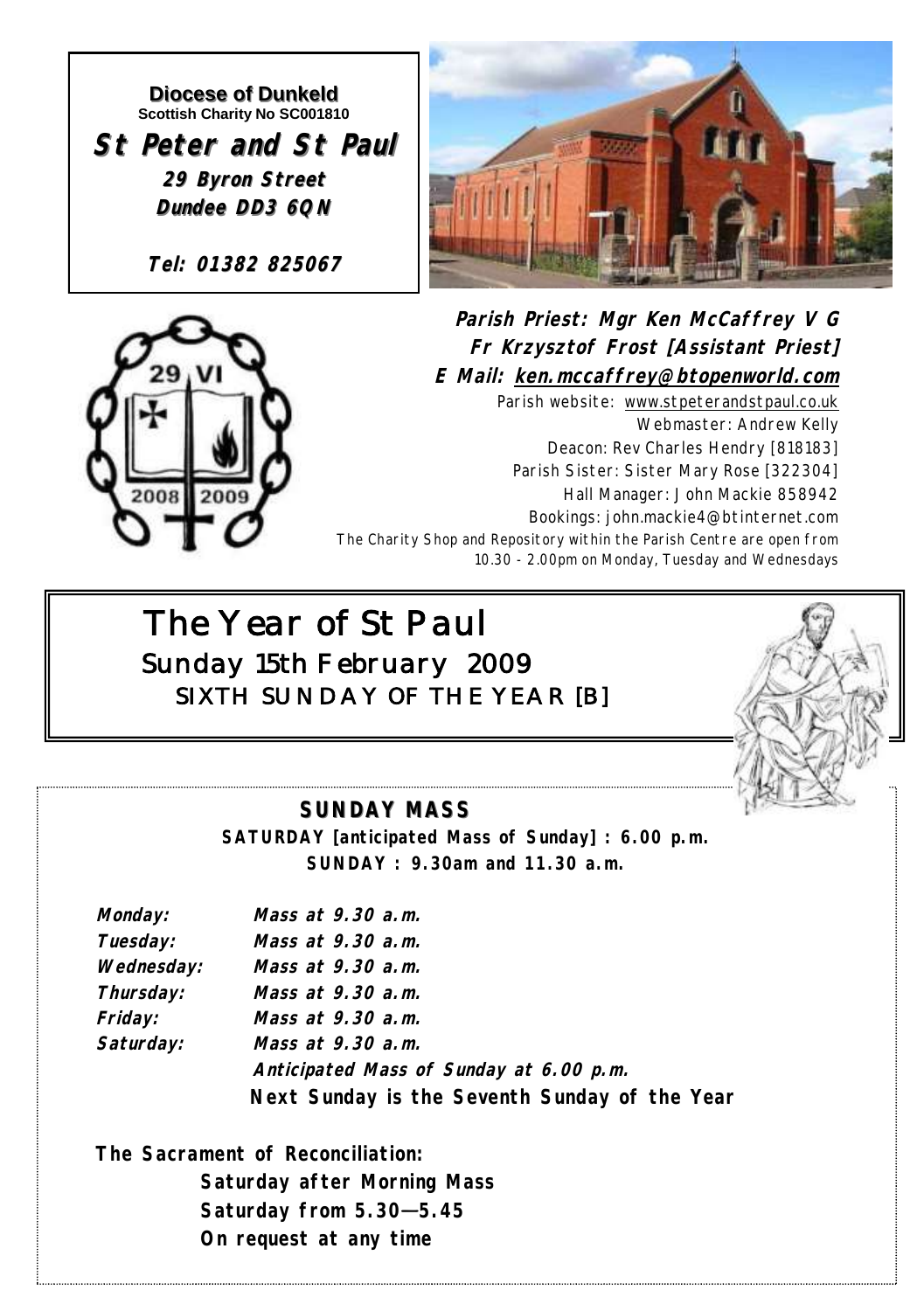*Last Sunday's Collection was £946.80. Many thanks for your generosity A SECOND COLLECTION for the African Missions will be taken up next Sunday—the last Sunday before Lent*

## *PARISH CENTRE*

**The Parish Centre & Charity Shop is now open—Mondays, Tuesdays & Wednesdays**

#### **SACRAMENTAL PREPARATION**

*First Reconciliation was cancelled on Thursday as the schools were closed at 11.30 because of the heavy snow. They will now be celebrated on Monday 23rd February at 11.00 a.m., in the Church.*

*The Rite of Enrolment for the Sacraments of Confirmation and Eucharist will take place on Sunday 1st March - First Sunday in Lent, with Confirmation on Wednesday 13th May and First Communions on Sunday 31st May at 11.00 Mass - Pentecost Sunday.*

MASS TIME CHANGE; From Sunday 1st March [First Sunday in Lent] the 11.30 a.m. Mass will begin at 11.00 a.m. Please note this change

The Annual Diocesan Pilgrimage to Lourdes, led by Bishop Logan will be from 20th - 27th July 2009, flying direct from Edinburgh. Details and Forms are in the Sacristy or can be obtained from Mancunia travel—www.mancunia.com or e mail at office184@mancunia.com

DUNKELD DIOCESAN DIRECTORY The Dunkeld Directory for 2009 is now on sale at the back of the Church, price £2.50

### EUCHARISTIC ADORATION Eucharistic Adoration will begin again this Wednesday 4th February

## NOVENA TO OUR LADY ON SATURDAYS

after Morning Mass on Saturdays.

*CHILDREN'S LITURGY OF THE WORD The Children's Liturgy of the Word will continue at 11.30 a.m. Mass.* 

Please pray for**: Christiaan van der Kuyl,** recently deceased; for **Joseph McGarry, Irene Kiddie, Charlie Kelly, Susan Conway, David Campbell, Margaret Nolan, Annie Hume, Ronal Mackie, Will Taylor, Vena Smith, Ruby Low, Evelyn Devlin, Liz Ross, Lizzie Aitken, Pamela Robertson & Mary McAnally** whose anniversaries occur at this time; and for all who are in hospital [*Nan Grant & Margaret Keane*].

#### CATHOLIC PAPERS

Our Catholic Paper are on sale at the back of the Church. Please note that the Scottish Catholic Observer is now priced at 90p.

## **PROCLAIMING OUR FAITH**

The latest issue Proclaiming our Faith Update will be issued this week to all who contribute to this special fund. Thanks to all who support this initiative and to Brida Tennant who looks after it for us.

### **SCIAF**

Our SCIAF BOXES will be issued next Sunday and you are asked to take a box and return it on Holy Thursday.

## **KEEPING LENT**

During the Season of Lent [Ash Wednesday is 25th February] we will have **EVENING MASS** on Thursdays at 7.00 p.m., so that people who are working may manage to attend a weekday Mass in Lent. During Lent there will be Evening Mass in St Francis' on Tuesdays at 7.00, in St Joseph's on Wednesdays at 6.00 and in St Peter and St Paul's on Thursdays at 7.00.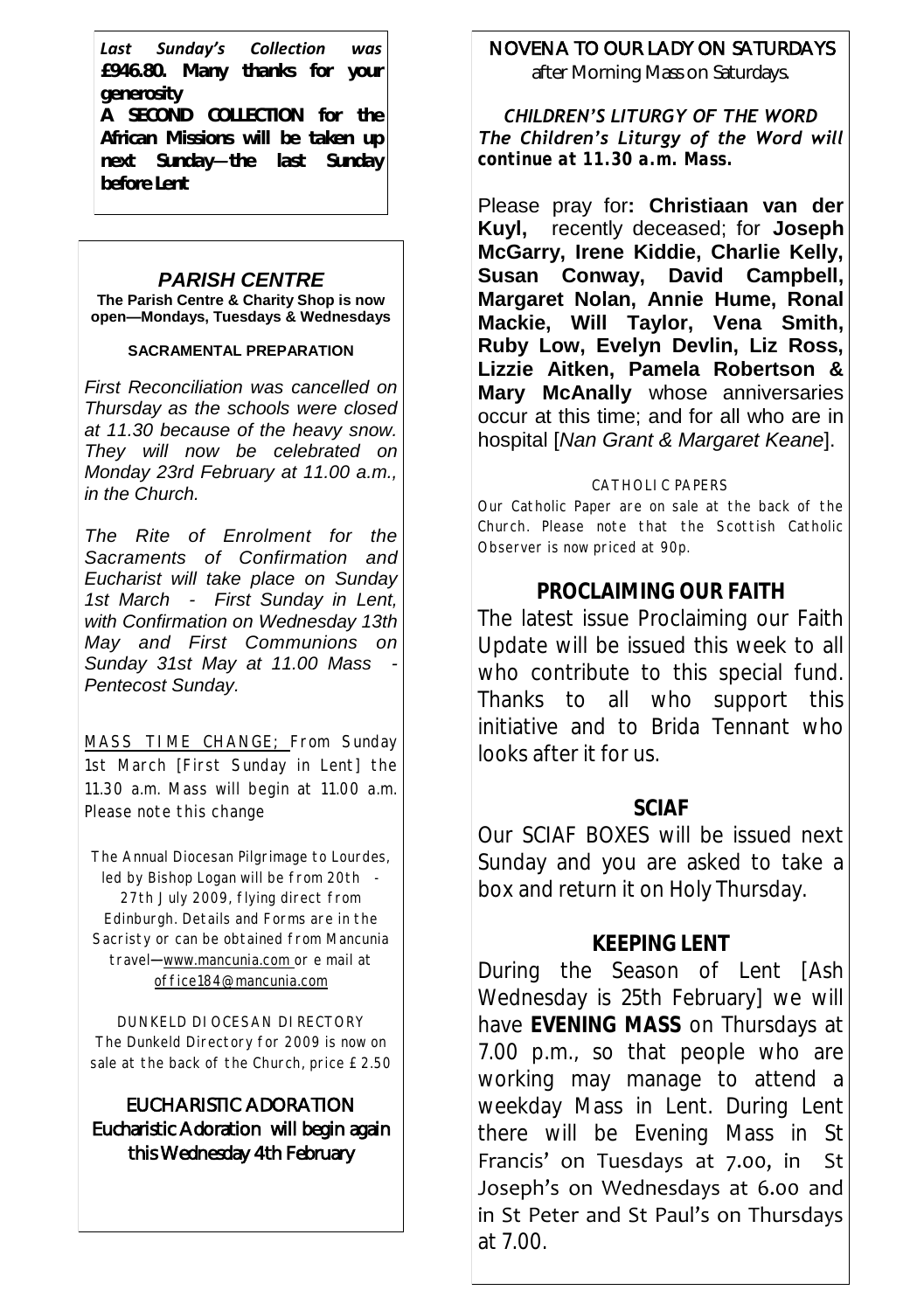| St Peter & St Paul's, Dundee - FINANCIAL REPORT 2008       |                                                       |           |                                                        |  |            |             |  |  |  |
|------------------------------------------------------------|-------------------------------------------------------|-----------|--------------------------------------------------------|--|------------|-------------|--|--|--|
| Income: [Unrestricted]                                     |                                                       |           |                                                        |  |            |             |  |  |  |
|                                                            | Total Offertory:<br>Gift Aid:<br>Hall:<br>Newspapers: |           | 41803.38<br>7363.34<br>10000.00<br>1140.20<br>10748.45 |  |            |             |  |  |  |
|                                                            | Special Collections:                                  |           |                                                        |  |            | £71055.37   |  |  |  |
| Income: [Restricted]                                       |                                                       |           |                                                        |  |            |             |  |  |  |
| Donations:                                                 |                                                       | 23115.22  |                                                        |  |            |             |  |  |  |
|                                                            | Loan [Renovations]<br>176971.81                       |           |                                                        |  | £200087.03 |             |  |  |  |
|                                                            |                                                       |           |                                                        |  | TOTAL:     | £271,142.40 |  |  |  |
| Expenditure:                                               |                                                       |           |                                                        |  |            |             |  |  |  |
|                                                            |                                                       |           |                                                        |  |            |             |  |  |  |
|                                                            | Expenditure:<br>Clergy:                               |           | 4088.60                                                |  |            |             |  |  |  |
|                                                            | Lay Employees:                                        |           | 1080.00                                                |  |            |             |  |  |  |
|                                                            | Travel/Hospitality:<br>Office:                        |           | 8151.06<br>6182.72                                     |  |            |             |  |  |  |
|                                                            | Domestic Costs:                                       |           |                                                        |  |            |             |  |  |  |
|                                                            | [Heat/Light/Food/Insurance:                           |           | 17427.73                                               |  |            |             |  |  |  |
|                                                            |                                                       |           |                                                        |  |            |             |  |  |  |
|                                                            | Property Costs:<br>[Refurbishment of Church/          |           |                                                        |  |            |             |  |  |  |
|                                                            | Repairs in Church & House]                            |           | 192988.30                                              |  |            |             |  |  |  |
|                                                            |                                                       |           |                                                        |  |            |             |  |  |  |
|                                                            | Liturgy/Pastoral:                                     |           | 8554.53                                                |  |            |             |  |  |  |
|                                                            | Other Payments:<br>[Diocesan Levy/                    |           |                                                        |  |            |             |  |  |  |
|                                                            | Second Collections                                    |           | 13202.80                                               |  |            |             |  |  |  |
|                                                            | Second Collections [restricted]                       |           | 4663.11                                                |  |            |             |  |  |  |
|                                                            |                                                       |           |                                                        |  |            |             |  |  |  |
|                                                            |                                                       |           |                                                        |  | TOTAL:     | £256338.85  |  |  |  |
| <b>Bank Reconciliation:</b>                                |                                                       |           |                                                        |  |            |             |  |  |  |
| Opening Balance [01/01/08]<br>Income:                      |                                                       |           | 28,623.79<br>271,142.40                                |  |            |             |  |  |  |
| Expenditure:                                               |                                                       |           | 256,338.85                                             |  |            |             |  |  |  |
| Closing Balance [31/12/08]                                 |                                                       |           | 43,427.34                                              |  |            |             |  |  |  |
|                                                            |                                                       | 48,684.36 |                                                        |  |            |             |  |  |  |
| Royal Bank of Scotland at 31.12.08<br>Outstanding Cheques: |                                                       | 5,25702   |                                                        |  |            |             |  |  |  |
| Balance:                                                   |                                                       | 43,427.34 |                                                        |  |            |             |  |  |  |

*Please note that not all monies due on Church Renovation have been paid. There is an outstanding balance in the region of £17,000. Thanks to Bernadette Johnstone for preparing these accounts. Any parishioner wishing to see the fuller accounts sent to the Diocese may do so on request to Mgr Ken.*

## **JOURNEY OF FAITH**

**We have one candidate at the moment for Reception into the Church at Easter. This opportunity allows us to resume the JOURNEY OF FAITH after Evening Mass on Thursdays, beginning 26th February. We will use EVANGELIUM, a programme prepared by CTS and we will have our sessions in the Small Chapel. Each session will last approximately 1 hour. If you wish to take part, please let Fr Ken know as soon as possible so that booklets can be ordered.**